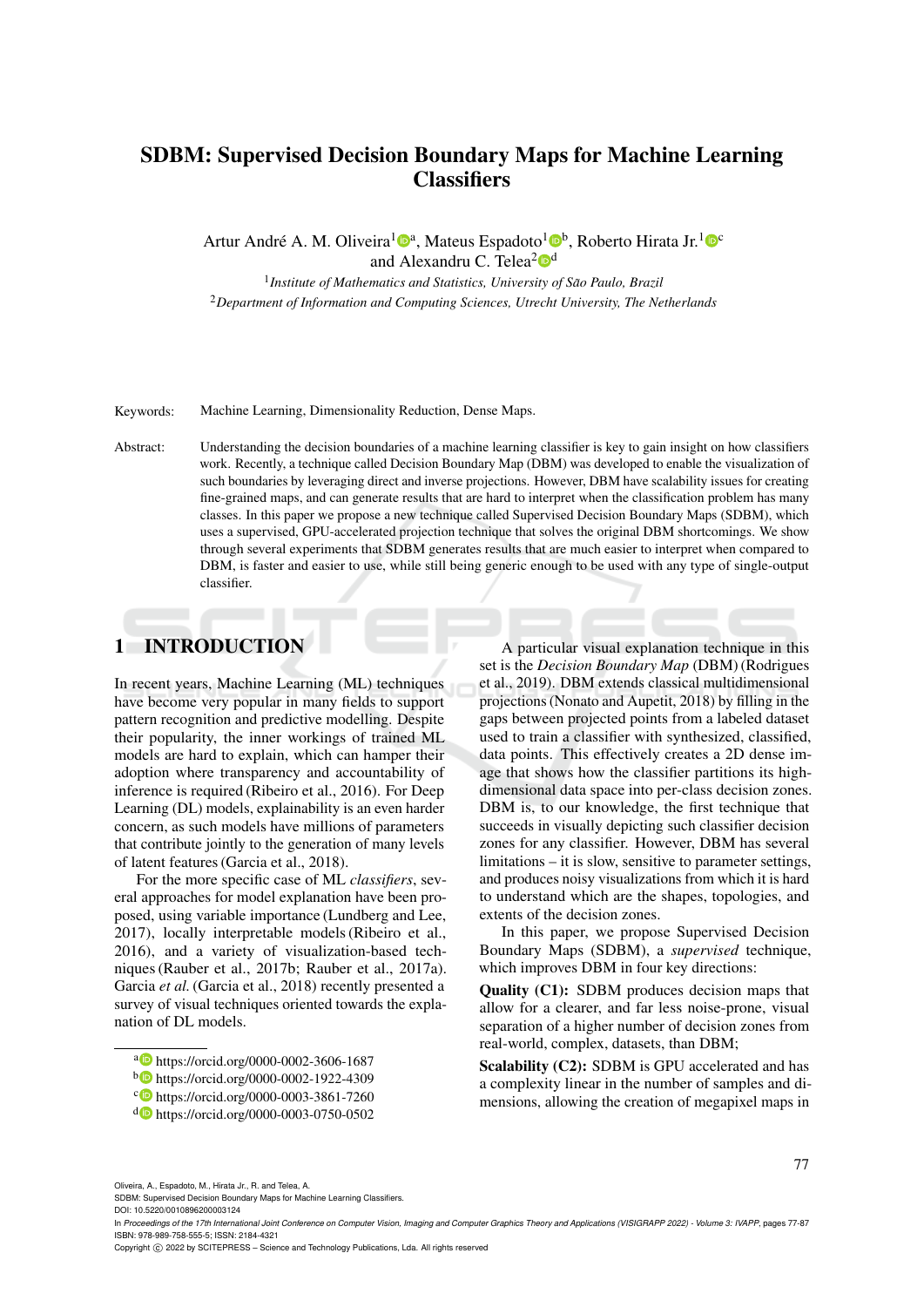a few seconds on commodity hardware, in contrast to the minutes needed by DBM;

Ease of Use (C3): SDBM produces good results with minimal or no parameter tuning;

Genericity (C4): SDBM can construct decision boundaries for *any* single-value classifier.

We structure this paper as follows: Section 2 discusses related work on classifier visualization. Section 3 details our SDBM method. Section 4 presents the results that support our contributions outlined above. Section 5 discusses our method. Finally, Section 6 concludes the paper.

### 2 BACKGROUND

We next introduce the notation used in this paper. Let  $\mathbf{x} = (x^1, \dots, x^n), x^i \in \mathbb{R}, 1 \le i \le n$  be an *n*-dimensional ( $nD$ ) real-valued, labeled, observation, and let  $D =$  $\{x_i\}, 1 \leq j \leq N$  be a dataset of *N* such samples, *e.g.*, a table with *N* rows (samples) and *n* columns (dimensions). Let  $C = \{c_k\}$ ,  $1 \le k \le K$  be the set of K class labels used in *D*. Let  $\mathbf{y} = \{y_j | y_j \in C\}$ ,  $1 \le j \le N$  be the class labels associated with each sample x*<sup>j</sup>* .

A classifier is a function

$$
f: \mathbb{R}^n \to C,\tag{1}
$$

that maps between data samples and class labels. The classifier *f* is typically obtained by using a training algorithm over the dataset *D*. Common ML algorithms are Logistic Regression (Cox, 1958), SVM (Cortes and Vapnik, 1995), Random Forests (Breiman, 2001), and Neural Networks, to name a few.

A Dimensionality Reduction (DR), or projection, technique is a function

$$
P: \mathbb{R}^n \to \mathbb{R}^q, \tag{2}
$$

where  $q \ll n$ , and typically  $q = 2$ . The projection  $P(\mathbf{x})$ of a sample  $\mathbf{x} \in \mathbb{R}^n$  is a *q*D point  $\mathbf{p} \in \mathbb{R}^q$ . Projecting a set *D* yields thus a *q*D scatterplot, which we denote next as  $P(D)$ . The inverse of P, denoted  $P^{-1}(\mathbf{p})$ , maps a qD point **p** to the high-dimensional space  $\mathbb{R}^n$ .

Decision Boundary Maps: Given a classifier *f* , a Decision Boundary Map (DBM) is a 2D image that shows a representation of how  $f$  partitions the  $\mathbb{R}^n$  data space into decision zones. A *decision zone* is a set of 2D points **p** for which  $f(P^{-1}(\mathbf{p})) = \{c_k | c_k \in C\}$  – that is, map high-dimensional points which are classified by *f* to the same class  $c_k$ . Class labels  $c_k$  are color-coded in the decision maps. Decision zones are separated by *decision boundaries*, which are pixels p whose labels (colors) differ from those of at least one 8-neighbor

pixel in the DBM. The DBM shows, among other things, how the high-dimensional space is effectively partitioned by *f* into decision zones, how large these zones are, how they are adjacent to each other, and how smooth the decision boundaries between classes are (Rodrigues et al., 2019). This gives insights on whether the classifier *f* has overfitted the training data, and how well separated the data is, *i.e.*, how difficult is the task of partitioning the high-dimensional space to obtain good classification accuracy. DBMs are a step forward atop of the key observation in Rauber *et al.*(Rauber et al., 2017b), which showed how multidimensional projections aid deciding whether a highdimensional dataset is easily classifiable or not. Simply put, DBMs support the same task but provide more information by 'filling in' the white gaps between the points of a 2D scatterplot *P*(*D*) by extrapolating the classifier *f* .

The DBM technique, as introduced by Rodrigues *et al.*(Rodrigues et al., 2019), relies heavily on direct and inverse projections, to create the mappings *P* and  $P^{-1}$ . The direct mapping is used to create a 2D scatterplot  $P(D)$  from the dataset *D*. The inverse mapping  $P^{-1}$  creates synthetic *n*D data points from all pixels **p** in the 2D bounding box of  $P(D)$ . These points  $P^{-1}(\mathbf{p})$  are then classified by *f*, and colored by the assigned class labels  $f(P^{-1}(\mathbf{p}))$ . While this approach is conceptually sound, it has two main issues: (1) The inverse projection technique  $P^{-1}$  used, iLAMP (Amorim et al., 2012), scales poorly to the hundreds of thousands of points a dense pixel map has. This was addressed in (Rodrigues et al., 2019) by subsampling the 2D projection space into cells larger than one pixel, sampling a few 2D pixels from each cell, and next deciding the label (and thus color) of each cell by majority voting on the classification of the inverse-projections of these samples. This subsampling creates artifacts which are visible in the highly jagged boundaries of the decision zones. (2) Since the direct projections *P* used are unsupervised, outliers in the data *D* can generate 'islands' of pixels having a different label (and thus color) than their neighbors. This creates spurious decision zones and decision boundaries which next make the resulting DBMs hard to analyze by the user, in particular when the problem has several classes.

Dimensionality Reduction: Both the original DBM technique and our improved version SDBM rely heavily on Dimensionality Reduction (DR) techniques. Many DR techniques have been proposed over the years, as reviewed in various surveys (Hoffman and Grinstein, 2002; Maaten and Postma, 2009; Engel et al., 2012; Sorzano et al., 2014; Liu et al., 2015;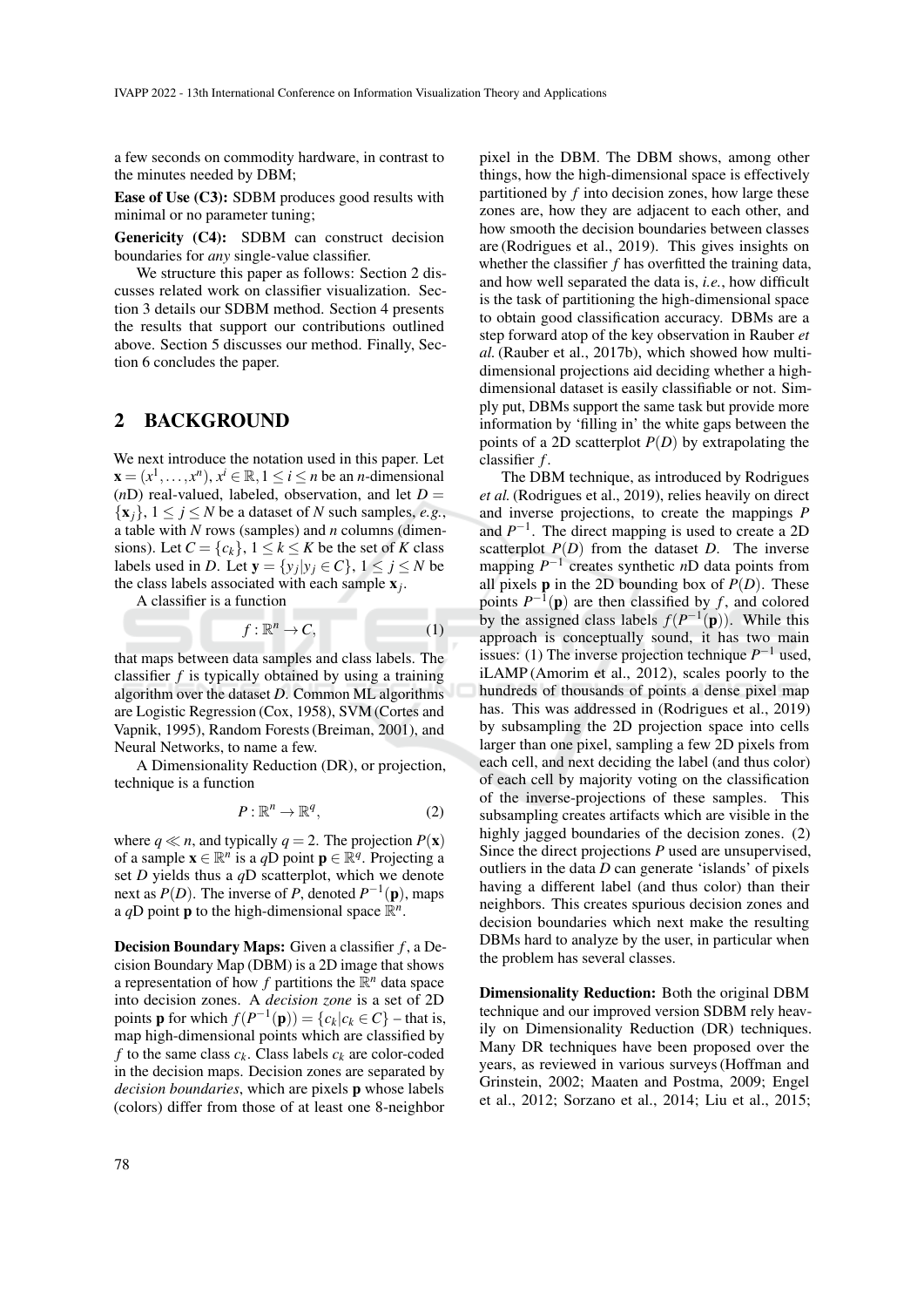Cunningham and Ghahramani, 2015; Xie et al., 2017; Nonato and Aupetit, 2018; Espadoto et al., 2019a). Below we describe a few representative ones, referring to the aforementioned surveys for a more thorough discussion.

Principal Component Analysis (Jolliffe, 1986) (PCA) is one of the most popular DR techniques for many decades, being easy to use, easy to interpret, and scalable. However, PCA does not perform well for data of high intrinsic dimensionality, and is thus not the best option for data visualization tasks.

The Manifold Learning family of methods contains techniques such as MDS (Torgerson, 1958), Isomap (Tenenbaum et al., 2000), and LLE (Roweis and Saul, 2000), which aim to capture nonlinear data structure by mapping the high-dimensional manifold on which data is located to 2D. These methods generally yield better results than PCA for visualization tasks, but do not scale well computationally, and also yield poor results when the intrinsic data dimensionality is higher than two.

The SNE (Stochastic Neighborhood Embedding) family of methods, of which the most popular member is t-SNE (Maaten and Hinton, 2008), are very good for visual tasks due to the visual cluster segregation they produce. Yet, they can be hard to tune (Wattenberg, 2016), and typically have no out-of-sample capability. Several refinements of t-SNE improve speed, such as tree-accelerated t-SNE (Maaten, 2014), hierarchical SNE (Pezzotti et al., 2016), and approximated t-SNE (Pezzotti et al., 2017), and various GPU accelerations of t-SNE (Pezzotti et al., 2020; Chan et al., 2018). Uniform Manifold Approximation and Projection (UMAP) (McInnes and Healy, 2018), while not part of the SNE family, generates projections with comparable quality to t-SNE, but much faster, and with out-of-sample capability.

All above projection techniques work in an *unsupervised* fashion, by using information on distances between data points in *D* to compute the projection  $P(D)$ . Recently, (Espadoto et al., 2020) proposed Neural Network Projection (NNP) to learn the projection *P*(*D*), computed by any user-selected technique *P*, from a small subset  $D' \subset D$ , using a deep learning regressor. While slightly less accurate than the original *P*, this technique is computationally linear in the size and dimensionality of *D*, has out-of-sample capability, is stable, and it simple to implement and parameterfree. The same idea was used by NNInv (Espadoto et al., 2019b) to learn the inverse mapping  $P^{-1}$ . These approaches were next extended by Self-Supervised Network Projection (SSNP) (Espadoto et al., 2021), which can be used either in a *self-supervised* fashion, by computing pseudo-labels by a generic clustering

algorithm on *D*, or in a *supervised* fashion (similar to NNP), using ground-truth labels y coming with *D*. SSNP's supervised mode is key to the creation of our proposed SDBM for the following reasons:

- SSNP provides good cluster separation by partitioning the data space *D* as a classifier would do, which is closely related to the original goal of DBM;
- SSNP provides both the direct and inverse mappings ( $P$  and  $P^{-1}$ ) needed by DBM to generate synthetic data points;
- SSNP is GPU-accelerated, which makes SDBM one to two magnitude orders faster than DBM.

### 3 METHOD

We next describe our proposed SDBM technique and how it is different from its predecessor, DBM (see also Fig. 1 for step-by step details of the SDBM pipeline):





2. Create Mappings: Train SSNP to create the direct and inverse projections  $P$  and  $P^{-1}$  based on  $D$  and y. This step is fundamentally different from DBM which accepts any user-selected projection *P* and then constructs  $P^{-1}$  by deep learning the 2D to *n*D mapping using deep learning (Espadoto et al., 2019b) (see also Sec. 2). This asymmetric design of DBM makes  $P^{-1}$ significantly differ from the mathematical inverse of *P* for several points **x**, *i.e.*,  $P^{-1}(P(\mathbf{x})) \neq \mathbf{x}$ , which is visible as jagged decision boundaries and noise-like small islands scattered all over the dense maps (see Fig. 5 later on). As we shall see in Sec. 4, the *joint* computation of  $P$  and  $P^{-1}$  used by SDBM significantly reduces such artifacts.

**3. Create 2D Grid:** Create an image  $G \subset \mathbb{R}^2$ . This is different from DBM which uses subsampling of the 2D projection space (see Sec. 2). In detail, SDBM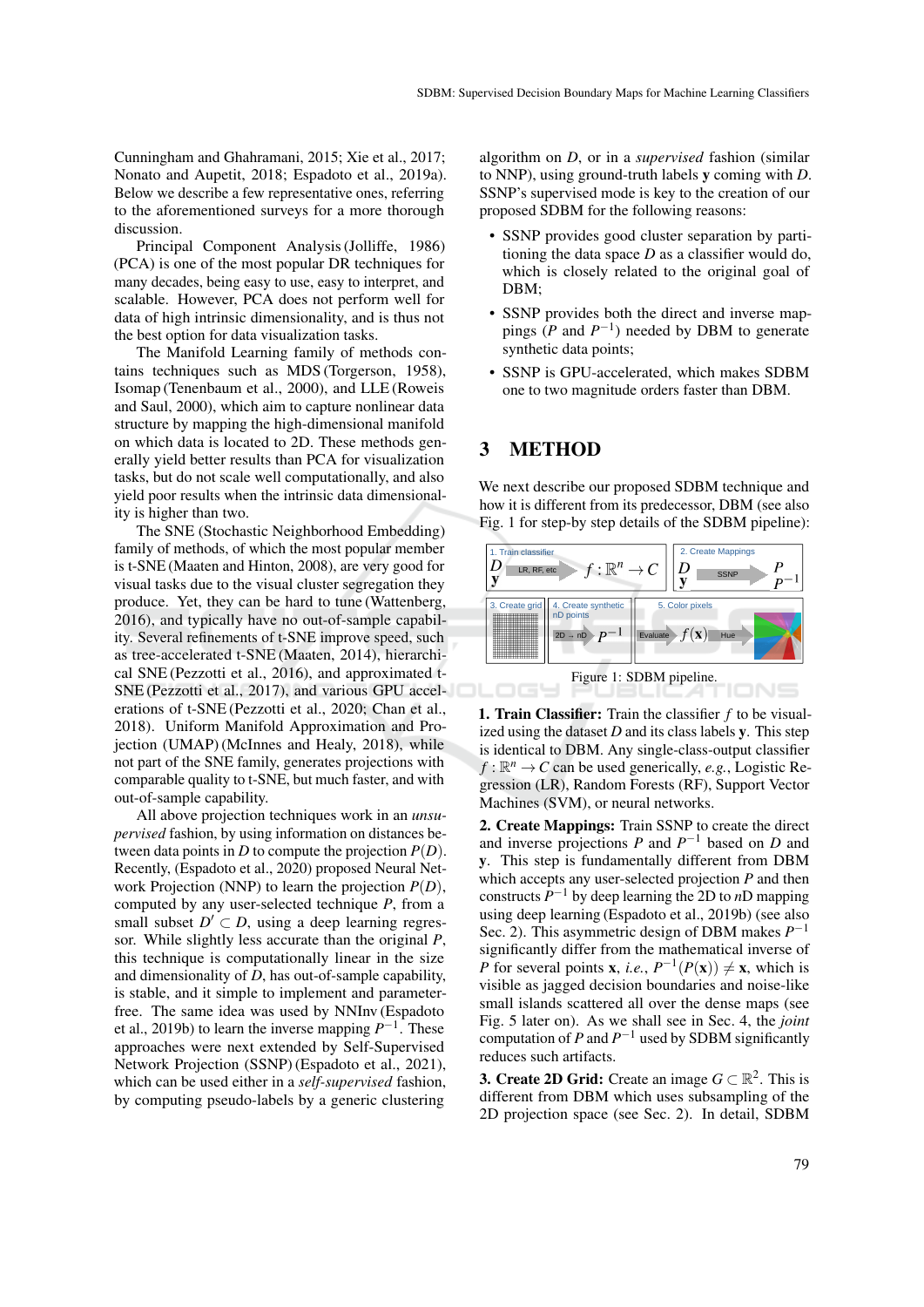

Figure 2: Decision Boundary Maps (DBMs) created with SDBM for several classifiers (columns) and synthetic datasets (rows). Lighter pixels represent training samples from the datasets *D*.

uses the full resolution of *G* to compute *P*(*D*), but then evaluates  $P^{-1}$  on a subsampled version thereof. In our case, both *P* and  $P^{-1}$  use the full resolution image *G*. For the experiments in this paper, we set the resolution of *G* to  $300^2$  pixels.

4. Create Synthetic Data Points: Use the trained  $P^{-1}$  to map each pixel  $p \in G^2$  to a high-dimensional data point  $\mathbf{x} \in \mathbb{R}^n$ . This is similar to DBM, except the use of a dense pixel grid and jointly-trained  $P$  and  $P^{-1}$ (see above).

**5. Color Pixels:** Color all pixels  $p \in G$  by the values of  $f(P^{-1}(\mathbf{p}))$ , *i.e.*, the inferred classes of their corresponding (synthetic) data points, using a categorical color map. In this paper we use the 'tab20' color map (Hunter, 2007). This is the same as DBM.

6. Encode Classifier Confidence (Optional): For classifiers *f* that provide the probability of a sample  $x$  belonging to a class  $c_k$ , we encode that probability in the brightness of the pixel p that back-projects to x. The lower the confidence of the classifier is, the darker the pixel appears in the map, thereby informing the

user of the confidence of the decision zone in that area. This is the same as DBM.

### 4 RESULTS

We next present the results that support our claims regarding SDBM. First, we show how our method performs with synthetic data, where a perfect class separation is possible by most classifiers (Sec. 4.1). This allows us to verify how the technique performs under a controlled setting where we know the 'ground truth' shapes of the decision zones. Next, we show how SDBM performs on more complex real-world datasets and additional classifiers (Sec. 4.2) and also how it compares with DBM. This supports our claim that our technique can be generically used and that it improves quality *vs* DBM. We next show how SDBM compares to the original DBM speed-wise, thereby supporting our claims of improved scalability (Sec. 4.3). Finally, we provide full implementation details for SDBM (Sec. 4.4).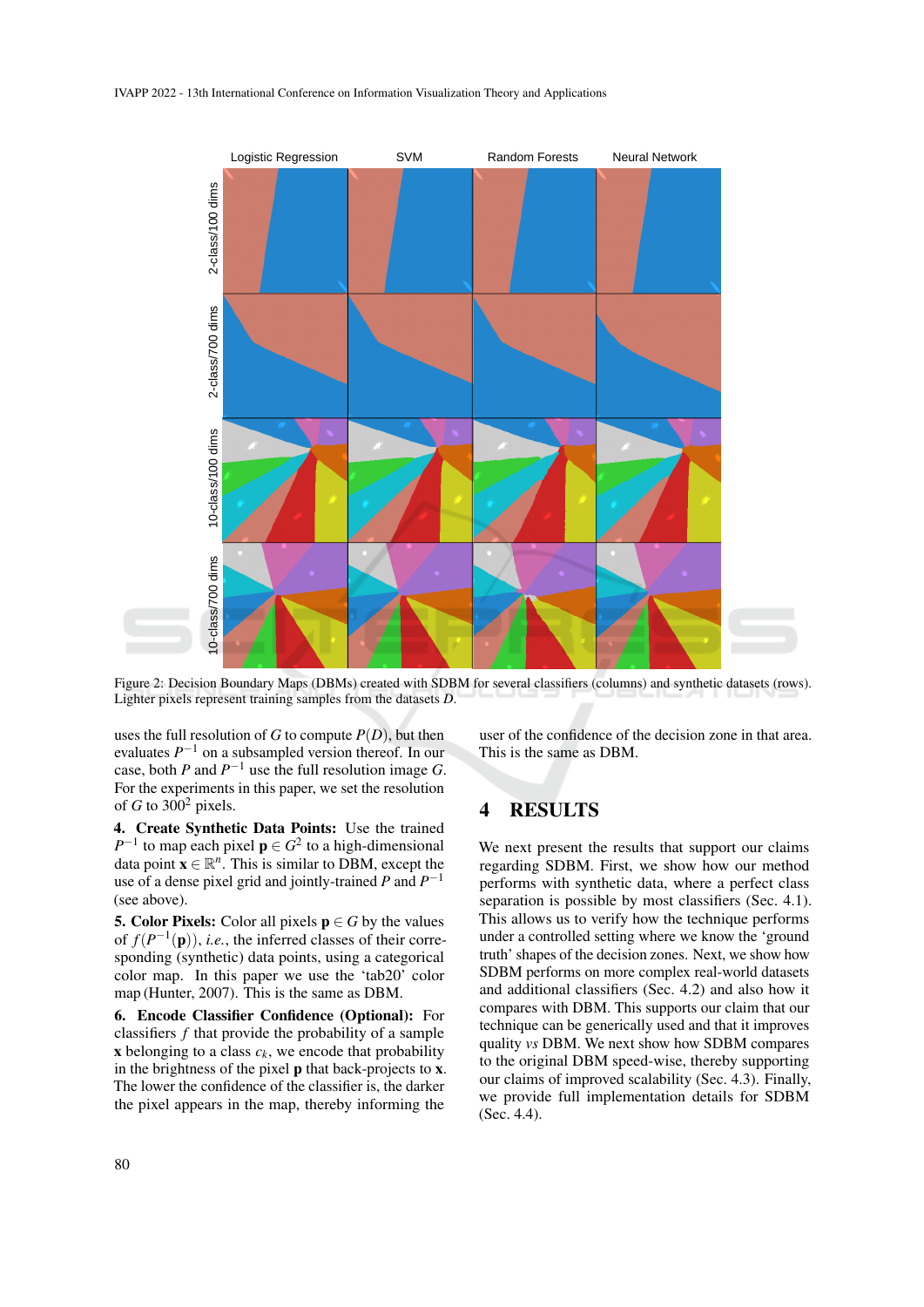

Figure 3: Decision Boundary Maps (DBMs) created with SDBM for several classifiers (columns) and real-world datasets (rows). Numbers inside each map indicate test accuracy obtained by each classifier, bold indicating top performers. Lighter pixels represent training samples from the datasets *D*.

#### 4.1 Quality on Synthetic Datasets

We assess how SDBM performs in a controlled situation where the ground truth is known, *i.e.*, datasets with clear class separation and known shapes of the expected decision zones. The datasets contain synthetic Gaussian blobs with 5000 samples, with varied dimensionality (100 and 700), and varied number of classes (2 and 10). We used four different classifiers, namely Logistic Regression, SVM (with a RBF kernel), Random Forests (200 estimators), and a Neural Network (multi-layer perceptron having 3 layers of 200 units).

Figure 2 shows the maps created using SDBM for all the different classifier and dataset combinations. Decision zones are categorically colored. Projected samples in  $P(D)$  are drawn colored also by their class, but slightly brighter, so as to distinguish them from the maps. We see that the decision zones are compact and with smooth boundaries, as expected for such simple classification problems. They enclose the Gaus-

sian blobs with the same respective labels – *e.g.*, the red and blue zones for the 2-class, 100-dimensional dataset in Fig. 2, top row, contain two clusters of light red, respectively light blue, projected points. We also see that the maps for Logistic Regression show almost perfectly straight boundaries, which is a known fact for this classifier. In contrast, the more sophisticated classifiers, such as Random Forests and Neural Networks, create boundaries that are slightly more complex than the others for the most complex dataset (Fig. 2, bottom row, at the center of the maps for those classifiers).

#### 4.2 Quality on Real-world Datasets

We next show how SDBM performs on real-world datasets. These datasets are selected from publicly available sources, matching the criteria of being highdimensional, reasonably large (thousands of samples), and having a non-trivial data structure. They are also frequently used in ML classification evaluations and projection evaluations.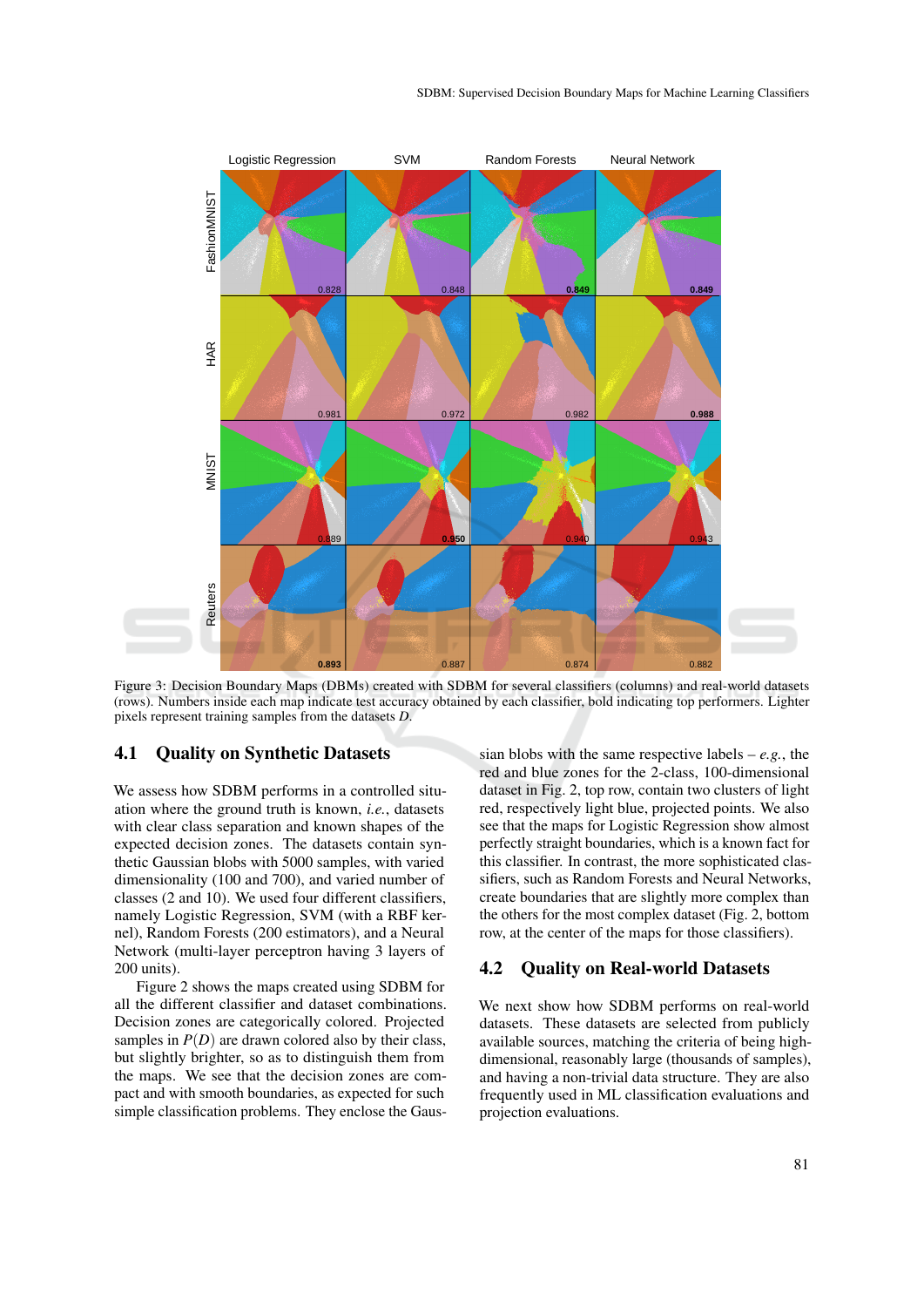

Figure 4: Decision Boundary Maps created with SDBM for several classifiers, HAR and Reuters datasets. Columns show different classifiers. Rows show different datasets, with and without confidence encoded into brightness.

FashionMNIST(Xiao et al., 2017): 70K samples of  $K = 10$  types of pieces of clothing, rendered as  $28x28$ pixel gray scale images, flattened to 784-element vectors. We also use a subset of this dataset containing only two classes, namely *Ankle Boot* and *T-Shirt*, to provide an example of a problem where classes are more easily separable. This dataset was downsampled to 10K observations for all uses in this paper.

Human Activity Recognition (HAR) (Anguita et al., 2012): 10299 samples from 30 subjects performing  $K = 6$  activities of daily living used for human activity recognition, described with 561 dimensions that encode 3-axial linear acceleration and 3-axial angular velocity measured on the subjects.

MNIST(LeCun and Cortes, 2010): 70K samples of  $K = 10$  handwritten digits from 0 to 9, rendered as 28x28-pixel gray scale images, flattened to 784 element vectors. This dataset was downsampled to 10K observations for all uses in this paper.

Reuters Newswire Dataset (Thoma, 2017): 8432 observations of news report documents, from which 5000 attributes were extracted using TF-IDF (Salton and

McGill, 1986), a standard method in text processing. This is a subset of the full dataset which contains data for the  $K = 6$  most frequent classes.

Figure 3 shows the maps created by SDBM for these datasets, with the same types of classifiers used in Sec. 4.1. Even though the current real-world datasets are considerably more complex and harder to separate into classes, the classifiers' decision boundaries are clearly visible. Simpler classifiers (Logistic Regression and SVM) show decision zones that are more contiguous and have smoother, simpler, boundaries. More complex classifiers (Random Forests and Neural Networks) show more complex shapes and topologies of the decision zones. In particular, the maps created for the Random Forest classifiers show very jagged boundaries. This can be a result of having an ensemble of classifiers working together.

Encoding Classifier Confidence: Figure 4 shows maps created by SDBM with classifier confidence encoded as brightness, as described in Sec. 3. This allows us to see how different classifiers model probability very differently, and thus produce different results.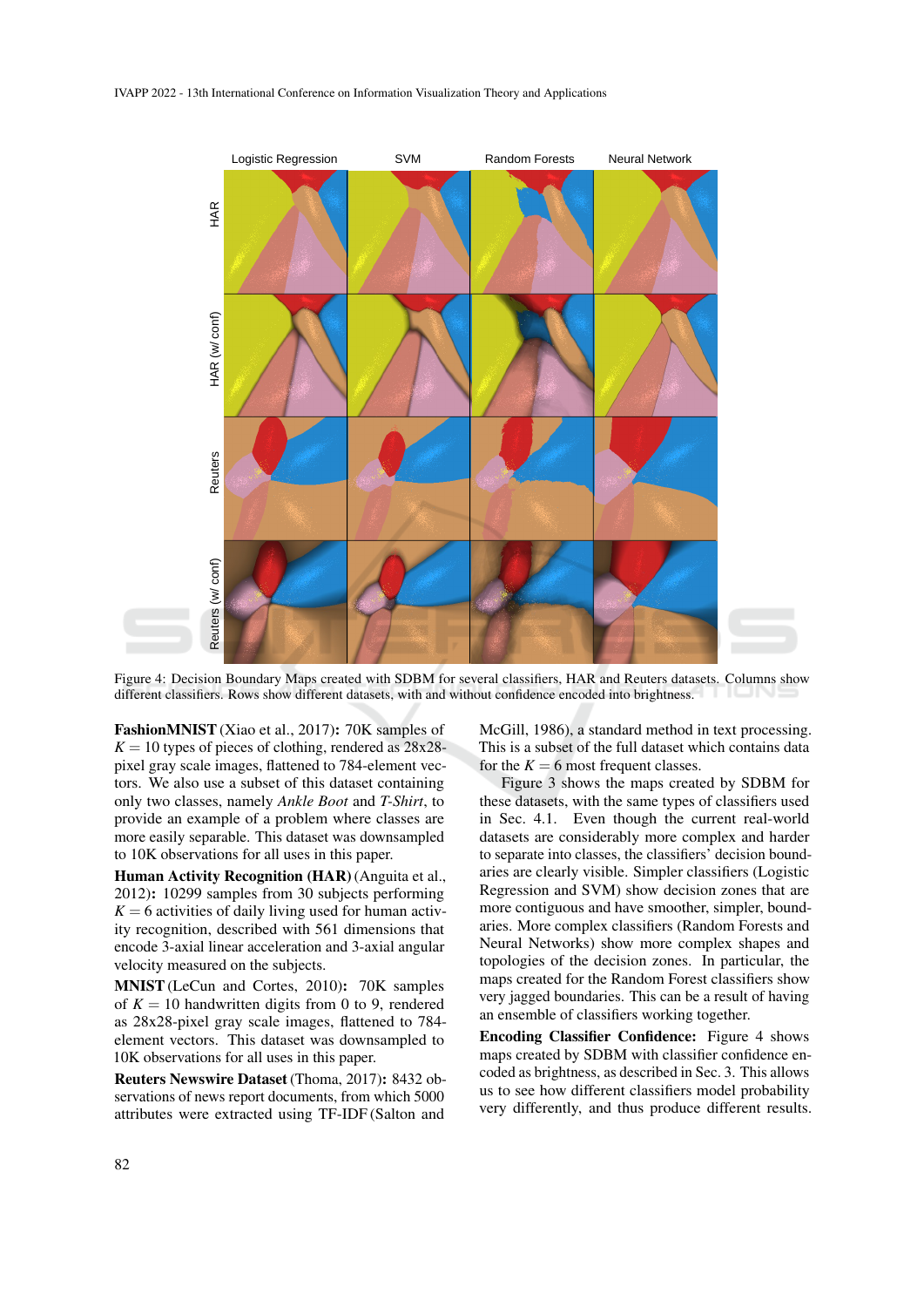The added value of encoding confidence can be seen if we compare the first-*vs*-second, respectively third*vs*-fourth, rows in Fig. 4. The confidence-encoding maps show a smooth brightness gradient, dark close to the decision boundaries (where colors change in the images) and bright deep in the decision zones. The effect is slightly reminiscent of shaded cushion maps (van Wijk and van de Wetering, 1999), *i.e.*, it enhances the visual separation of the color-coded decision zones. More importantly, the shading gradient effectively shows how confidence increases as we go deeper into the decision zones for different classifiers: For example, for the HAR dataset, these shaded bands are quite thin for Logistic Regression and SVM, thicker and less informative for Random Forests, and extremely and uniformly thin for Neural Networks. This tells us that Neural Networks have an overall very high confidence everywhere (except very close to the decision boundaries); Logistic Regression and SVM are less confident close to the boundaries; and Random Forests have a higher variation of confidence over the data space. For Random Forests, we see that the darkest region falls in the area of the central blue decision zone and the top-right of the left yellow zone. This are precisely the areas where the map of this classifier significantly differs from those of all the other three classifiers. Hence, we can infer that the isolated blue decision zone that Random Forests created is likely wrong, as it is low confidence *and* different from what all the other three classifiers created in that area. For the Reuters dataset (Fig. 4 bottom row), we see that all classifiers produced a beige region at the top left corner. The confidence information (brightness) shows us that all classifiers but one (SVM) treat this region as a low confidence one. This can be explained by the total absence of training samples in that region. More importantly, this tells us that the behavior of SVM in this region is likely wrong.

Confidence visualization also serves in quickly and globally assessing the *overall quality* of a trained classifier. Consider *e.g.* the Reuters dataset (Fig. 4 bottom row). Compared to all other three rows in Fig. 4, the decision maps for this dataset are darker. This shows that this dataset is harder to *extrapolate from* during inference. Note that this is not the same as the usual testing-after-training in ML. Indeed, for testing, one needs to 'reserve' a set of samples unseen during training to evaluate the trained classifier on. In contrast, SDBM's decision maps do not need to do this as they synthesize 'testing' samples on the fly via the inverse projection  $P^{-1}$ . Moreover, classical ML testing only gives a global or per-class accuracy. In contrast, SDBM gives a per-region-of-the-data-space confidence, encoded by brightness.

Comparison with the Original DBM: Figure 5 shows maps created by SDBM side-by-side with maps created by the original DBM technique, using Logistic Regression, Random Forest and k-NN classifiers, for three real-world datasets. In this experiment, we used UMAP (McInnes and Healy, 2018) as the direct projection for DBM, and iLAMP (Amorim et al., 2012) for the inverse projection, respectively Several important observations can be made, as follows.

First, we see that the projections  $P(D)$  of the same datasets are not the same with DBM and SDBM – compare the bright-colored dots in the corresponding figures. This is expected, since, as explained in Sec. 3, DBM employs a user-chosen projection technique *P*, whereas SDBM *learns P* from the label-based clustering of the data, following the SSNP method (see Sec. 3). Since the projections  $P(D)$  of the same datasets differ for the two methods, it is expected that the overall shapes of the ensuing decision boundaries will also differ – see *e.g.* the difference between the nearly horizontal decision boundary between the blue and red zones for Random Forests with DBM for FashionMNIST (2-class) and the angled boundary between the same zones for the same classifier, same dataset, with SDBM (Fig. 5, middle row, two leftmost images). For the relatively simple classification problem that FashionMNIST (2-class) is, this is not a problem. Both DBM and SDBM produce useful and usable renditions of the two resulting decision zones, showing that this classification problem succeeded with no issues.

When considering more difficult datasets (Fashion-MNIST 10-class or HAR), the situation is dramatically different: DBM shows *highly* noisy pictures, where it is even hard to say where and which are the actual decision zones. These images suggest that none of the three tested classifiers could correctly handle these datasets, in the sense that they would change decisions extremely rapidly and randomly as points only slightly change over the data space. This is *known* not to be the case for these datasets and classifiers. Logistic Regression has built-in limitations of how quickly its decision boundaries can change (Rodrigues et al., 2019). k-NN is also known to construct essentially a Voronoi diagram around the same-class samples in the *n*D space, partitioning that space into cells whose boundaries are smooth manifolds. DBM does not show any such behavior (Fig. 5, third and fifth columns). In contrast, SDBM shows a far lower noise level and far smoother, contiguous, decision zones and boundaries. Even though we do not have formal ground truth on how the zones and boundaries of these datasetclassifier combinations actually look, SDBM matches better the knowledge we have on these problems than DBM.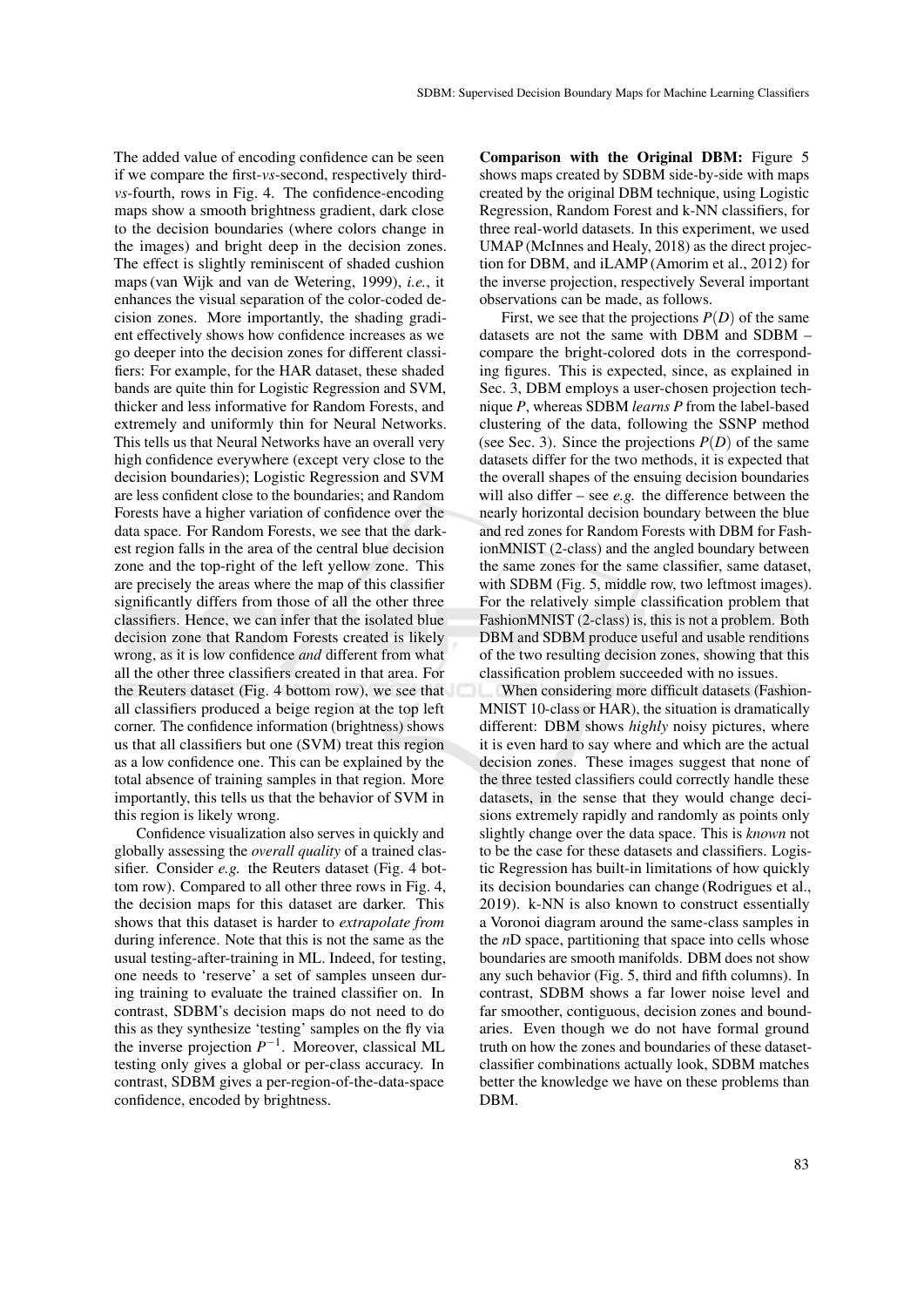

Figure 5: Comparison between SDBM and DBM using three different datasets and three classifiers.

### 4.3 Computational Scalability

We next study the scalability of SDBM and compare it to the original DBM method. For this, we created maps using synthetic Gaussian blobs datasets with 5 clusters, varying the dimensionality from 10 to 500, and varying the map size from  $25^2$  to  $300^2$  pixels. We did not use larger maps since the speed-trends were already clear from these sizes, with DBM getting considerably slower than SDBM. Figure 6 shows the running times of both methods as a function of both the grid size (horizontal axis) and dataset dimensionality (different-color lines). We see that DBM's runtime increases quickly with dimensionality, taking about 5 minutes to create a  $300<sup>2</sup>$  map for the 500-dimensional dataset.

In contrast, SDBM is over an order of magnitude faster, taking roughly 7 seconds to run for the same dataset. Also, we see that SDBM's speed only *marginally* depends on the dimensionality, whereas this is a major slowdown factor for DBM. With respect to the number of samples, we see that both methods exhibit similar trends, with SDBM being closer to a linear trend than DBM. However, the slope of the SDBM graphs is smaller than for DBM for the same dimensionality. All in all, this shows that SDBM is significantly more scalable than DBM. This can be explained by the fact that SSNP, which underlies SDBM, *jointly* trains both the direct and inverse projections by deep learning. As this is GPU-accelerated, linear in the sample and dimension counts both for training and

inference, and does not need to use different resolutions and sampling tricks for accelerating the 2D to *n*D mapping (see Sec. 3). In contrast, DBM uses UMAP and iLAMP for the direct, respectively, inverse projections (as mentioned earlier). None of these techniques is GPU-accelerated.

## 4.4 Implementation Details

All experiments presented above were run on a dual 8 core Intel Xeon Silver 4110 with 256 GB RAM and an NVidia GeForce RTX 2070 GPU with 8 GB VRAM. Table 1 lists all open-source software libraries used to build SDBM and the other tested techniques. Our implementation, plus all code used in this experiment, are publicly available at (The Authors, 2021).

| Table 1: Software packages used in the evaluation. |  |  |  |
|----------------------------------------------------|--|--|--|
|----------------------------------------------------|--|--|--|

| Technique   | Software used publicly available at                      |
|-------------|----------------------------------------------------------|
| <b>SSNP</b> | keras.io (TensorFlow backend) (Chollet and others, 2015) |
| <b>UMAP</b> | github.com/lmcinnes/umap (McInnes and Healy, 2018)       |

### 5 DISCUSSION

We discuss how our technique performs with respect to the criteria laid out in Section 1.

Quality (C1): SDBM is able to create maps that show classifier decision boundaries very clearly, and, most importantly, much clearer than the maps created with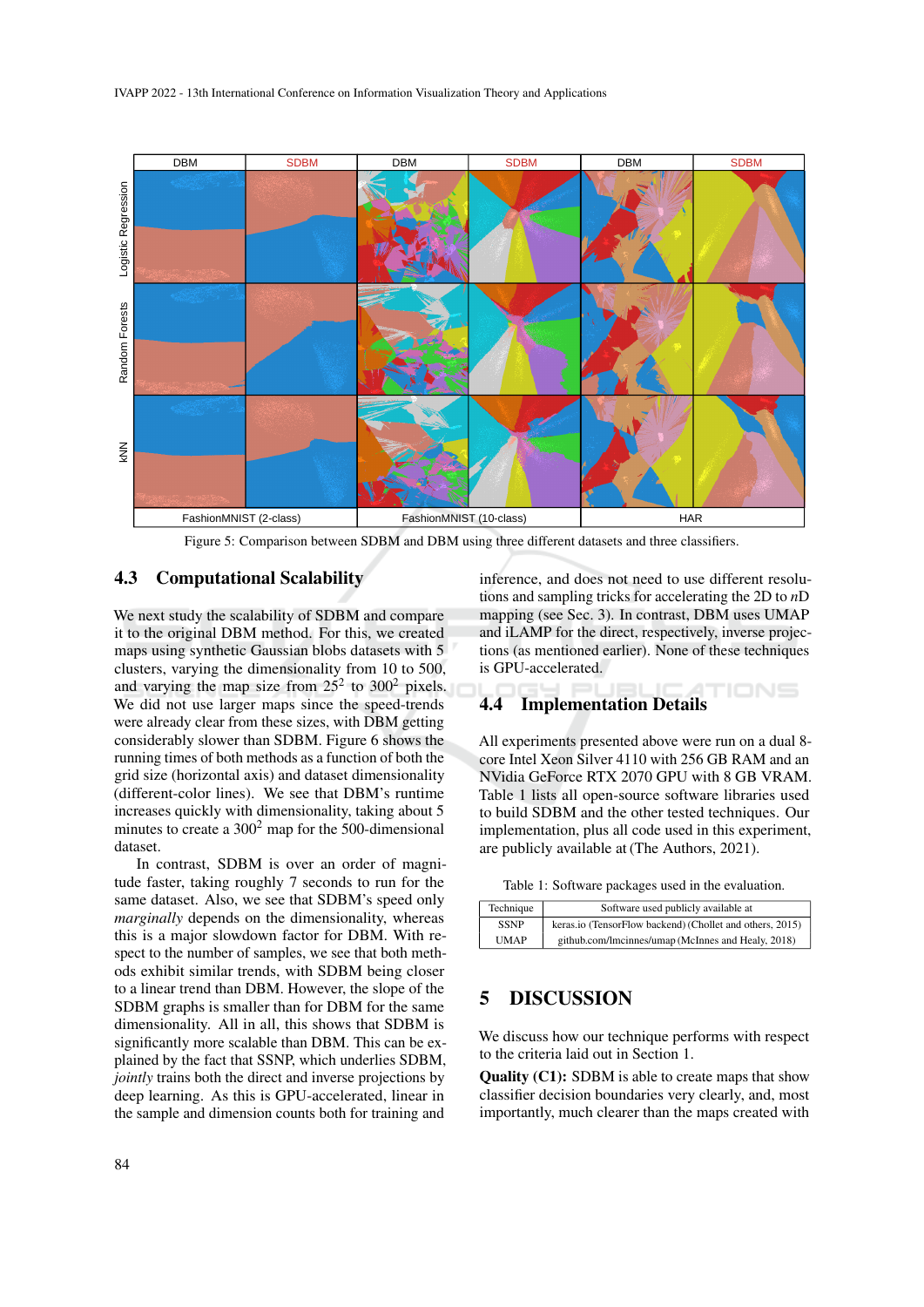

Figure 6: Plot showing the order of growth of time used to create maps of increasing size using DBM and SDBM, using synthetic datasets of varying dimensionality. Vertical axis is in logarithmic scale.

the original DBM. For the same dataset-classifier combinations, SDBM's maps show significantly less noise, more compact decision zones, and smoother decision boundaries, than DBM. These results are in line with what we expect for dataset-classifier combinations for which we have ground-truth knowledge about their decision zones and boundaries (see Fig. 5 and related text). As such, we conclude that SDBM captures the actual decision zones better than DBM can do.

Scalability (C2): SDBM is an order of magnitude faster than DBM. Since SDBM scales linearly in the number of observations during inference/drawing, and it is end-to-end GPU-accelerated, it is able to generate maps having hundreds of thousands of pixels in a few seconds, which makes it practical for handling large datasets and rendering highly detailed decision maps.

Ease of use (C3): SDBM produces good results with minimal tuning. The single performance-sensitive setting is the size of the map image. All maps in this paper have  $300<sup>2</sup>$  pixels. As the figures show, this resolution is already sufficient for rendering detailed decision maps for all the tested dataset-classifier combination. Compared to DBM, SDBM tuning is far simpler, as it does not require tuning of cell and sample sizes required by the former (for details of DBM tuning, we refer to (Rodrigues et al., 2019)).

Genericity (C4): As for the original DBM method, SDBM is agnostic to the nature and dimensionality of the input data, and to the classifier being visualized. We show that SDBM achieves high quality on datasets of different natures and coming from a wide range of application domains, and with classifiers based on quite different algorithms. As such, SDBM does not trade any flexibility that DBM already offered, but increases quality, scalability, and ease of use, as explained above.

Limitations: SDBM shares a few limitations with DBM. First and foremost, it is hard to *formally* assess the quality of the decision maps it produces for datasetclassifier combinations for which we do not have clear ground-truth on the shape and position of their decision zones and boundaries. Current testing shown in this paper has outlined that SDBM produces results fully in line with known ground truth for such simple situations. However, this does not formally guarantee that the same is true for more complex datasets and any classifiers. Finding ways to assess this is an open problem to be studied in future work. Secondly, the interpretation of the SDBM maps can be enhanced. Examples shown in this paper outlined how such maps can help finding out whether a trained classifier can generalize well, and how far, from its training set, and how different classifier-dataset combinations can be compared by such maps. Yet, such evidence is qualitative. A more formal study showing how users actually interpret such maps to extract quantitative information on the visualized classification problems is needed.

## 6 CONCLUSION

We have presented SDBM, a new method for producing classifier Decision Boundary Maps. Compared to the only similar technique we are aware of – DBM – our method presents several desirable characteristics. First and foremost, it is able to create decision maps which are far smoother and less noisy than those created by DBM and also match the known ground-truth of the visualized classification problems far better than DBM, therefore allowing users to interpret the studied classifiers with less confusion. Secondly, SDBM is about an order of magnitude faster than DBM due to its joint computation of direct and inverse projections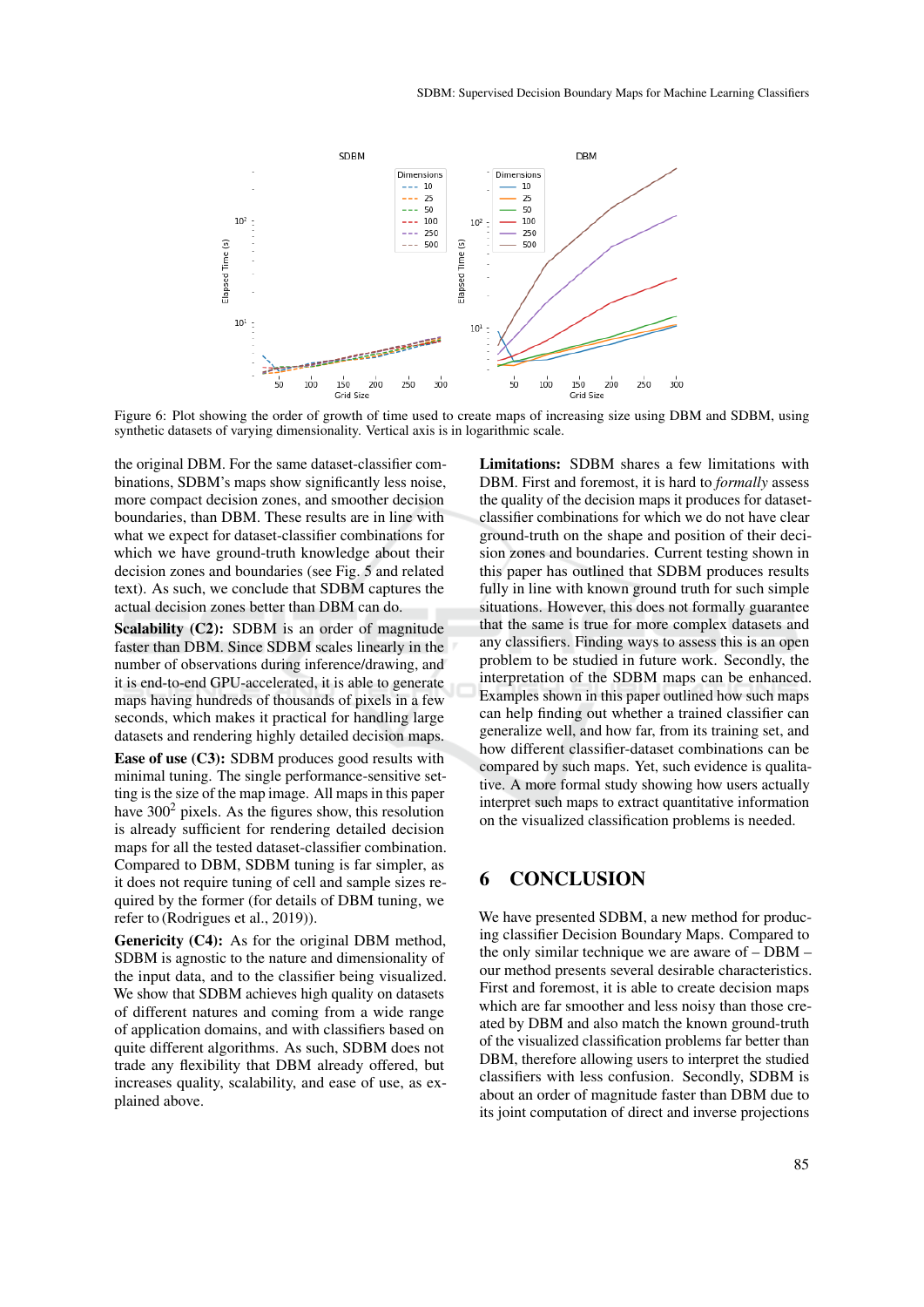on a fixed-resolution image. Finally, SDBM has virtually no parameters to tune (apart from the resolution of the desired final image) which makes it easier to use than DBM.

Future work can target several directions. We believe a very relevant one to be the generation of maps for multi-output classifiers, *i.e.*, classifiers that can output more than a single class for a sample. Secondly, we consider organizing more quantitative studies to actually gauge which are the interpretation errors that SDBM maps generate when users consider them to assess and/or compare the behavior of different classifiers, which is the core use-case that decision maps have been proposed for. Thirdly, we consider adapting SDBM to help the understanding of semantic segmentation models. Last but not least, the packaging of SDBM into a reusable library that can be integrated into typical ML pipelines can help it gain widespread usage.

## ACKNOWLEDGMENTS

This study was financed in part by the Coordenação de Aperfeiçoamento de Pessoal de Nível Superior -Brasil (CAPES) - Finance Code 001, and by FAPESP grants 2015/22308-2, 2017/25835-9 and 2020/13275- 1, Brazil.

# **REFERENCES**

Amorim, E., Brazil, E. V., Daniels, J., Joia, P., Nonato, L. G., and Sousa, M. C. (2012). iLAMP: Exploring highdimensional spacing through backward multidimensional projection. In *Proc. IEEE VAST*, pages 53–62.

HNC

- Anguita, D., Ghio, A., Oneto, L., Parra, X., and Reyes-Ortiz, J. L. (2012). Human activity recognition on smartphones using a multiclass hardware-friendly support vector machine. In *Proc. Intl. Workshop on Ambient Assisted Living*, pages 216–223. Springer.
- Breiman, L. (2001). Random forests. *Machine learning*, 45(1):5–32. Springer.
- Chan, D., Rao, R., Huang, F., and Canny, J. (2018). T-SNE-CUDA: GPU-accelerated t-SNE and its applications to modern data. In *Proc. SBAC-PAD*, pages 330–338.
- Chollet, F. and others (2015). *Keras*.
- Cortes, C. and Vapnik, V. (1995). Support-vector networks. *Machine learning*, 20(3):273–297. Springer.
- Cox, D. R. (1958). The regression analysis of binary sequences. *Journal of the Royal Statistical Society: Series B (Methodological)*, 20(2):215–232. Wiley Online Library.
- Cunningham, J. and Ghahramani, Z. (2015). Linear dimensionality reduction: Survey, insights, and generalizations. *JMLR*, 16:2859–2900.
- Engel, D., Hattenberger, L., and Hamann, B. (2012). A survey of dimension reduction methods for highdimensional data analysis and visualization. In *Proc. IRTG Workshop*, volume 27, pages 135–149. Schloss Dagstuhl.
- Espadoto, M., Hirata, N. S., and Telea, A. C. (2021). Selfsupervised dimensionality reduction with neural networks and pseudo-labeling. In *Proc. IVAPP*, pages 27–37. SCITEPRESS.
- Espadoto, M., Hirata, N. S. T., and Telea, A. C. (2020). Deep learning multidimensional projections. *Information Visualization*, 19(3):247–269. SAGE.
- Espadoto, M., Martins, R. M., Kerren, A., Hirata, N. S., and Telea, A. C. (2019a). Toward a quantitative survey of dimension reduction techniques. *IEEE TVCG*, 27(3):2153–2173.
- Espadoto, M., Rodrigues, F. C. M., Hirata, N. S. T., Hirata Jr., R., and Telea, A. C. (2019b). Deep learning inverse multidimensional projections. In *Proc. EuroVA*. Eurographics.
- Garcia, R., Telea, A., da Silva, B., Torresen, J., and Comba, J. (2018). A task-and-technique centered survey on visual analytics for deep learning model engineering. *Computers and Graphics*, 77:30–49. Elsevier.
- Hoffman, P. and Grinstein, G. (2002). A survey of visualizations for high-dimensional data mining. *Information Visualization in Data Mining and Knowledge Discovery*, 104:47–82. Morgan Kaufmann.
- Hunter, J. D. (2007). Matplotlib: A 2d graphics environment. *Computing in science & engineering*, 9(3):90– 95. IEEE.
- Jolliffe, I. T. (1986). Principal component analysis and factor analysis. In *Principal Component Analysis*, pages 115– 128. Springer.
- LeCun, Y. and Cortes, C. (2010). MNIST handwritten digits dataset. http://yann.lecun.com/exdb/mnist.
- Liu, S., Maljovec, D., Wang, B., Bremer, P.-T., and Pascucci, V. (2015). Visualizing high-dimensional data: Advances in the past decade. *IEEE TVCG*, 23(3):1249– 1268.
- Lundberg, S. M. and Lee, S.-I. (2017). A unified approach to interpreting model predictions. In *Proc. NIPS*, pages 4768–4777.
- Maaten, L. v. d. (2014). Accelerating t-SNE using tree-based algorithms. *JMLR*, 15:3221–3245.
- Maaten, L. v. d. and Hinton, G. (2008). Visualizing data using t-SNE. *JMLR*, 9:2579–2605.
- Maaten, L. v. d. and Postma, E. (2009). Dimensionality reduction: A comparative review. Technical report, Tilburg University, Netherlands.
- McInnes, L. and Healy, J. (2018). UMAP: Uniform manifold approximation and projection for dimension reduction. *arXiv:1802.03426v1 [stat.ML]*.
- Nonato, L. and Aupetit, M. (2018). Multidimensional projection for visual analytics: Linking techniques with distortions, tasks, and layout enrichment. *IEEE TVCG*.
- Pezzotti, N., Höllt, T., Lelieveldt, B., Eisemann, E., and Vilanova, A. (2016). Hierarchical stochastic neighbor embedding. *Computer Graphics Forum*, 35(3):21–30. Wiley Online Library.